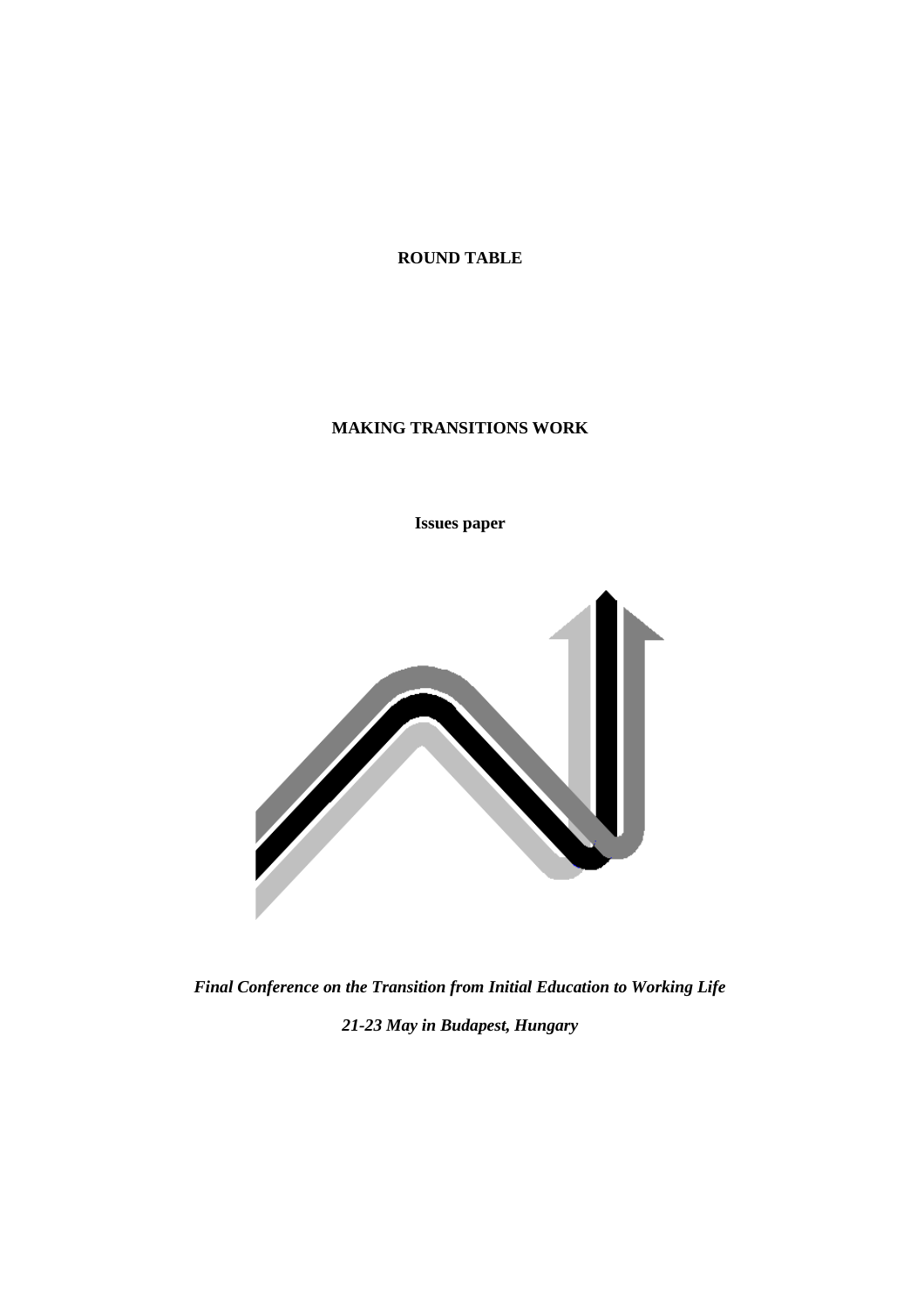# **Background**

 $\frac{1}{1}$ 

## *Transition goals and indicators*

All policy is improved by careful programme evaluation. National transition *systems* typically consist of many programmes, directed at different client groups and intended to serve different purposes. In evaluating the effectiveness of transition systems it is important to go beyond the evaluation of individual programmes and to examine how the several elements of a transition system work as a package. This approach allows conclusions to be drawn about the ways in which programmes are complementary, and about the existence of gaps in programme provision. Assessing the effectiveness of policy implementation involves both setting out the goals of a transition system and seeking indicators of the extent to which these goals are met.

The OECD's Thematic Review of the Transition from Initial Education to Working Life has outlined seven basic goals that all national transition policies should aim for:

- − High proportions of young people completing a full upper secondary education with a recognised qualification for either work, tertiary study or both.
- − High levels of knowledge and skill among young people at the end of the transition phase.
- A low proportion of teenagers being at the one time not in education and unemployed.
- − A high proportion of those young adults who have left education having a job<sup>1</sup>.
- Few young people remaining unemployed for lengthy periods after leaving education.
- Stable and positive employment and educational histories in the years after leaving upper secondary education; and
- − An equitable distribution of outcomes by gender, social background and region.

No single indicator -- such as the youth unemployment rate -- can evaluate a country's success in achieving these goals. Multiple indicators are needed: labour market indicators; education indicators; and indicators of the interaction between the two. The Thematic Review has used 14 basic indicators: unemployment to population ratios, unemployment duration, employment to population ratios, youth to adult unemployment ratios, school retention measures, literacy rates and education qualification rates are among these. Many of these indicators are separately provided for teenagers (15-19 year-olds) and young adults (20-24 yearolds), and all are given separately for males and females.

And preferably this should exclude involuntary temporary or part-time work.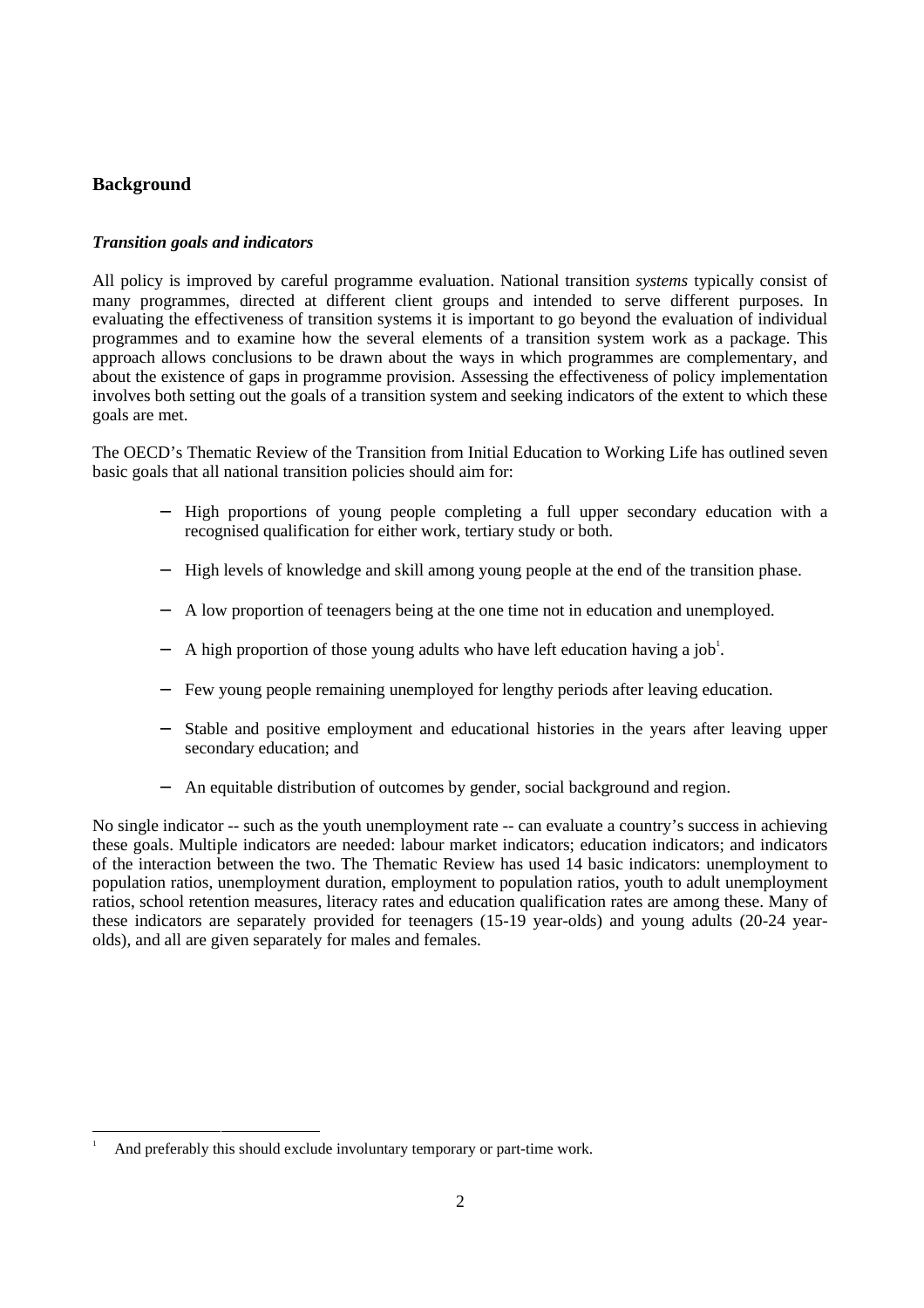#### *Evaluating transition systems*

When transition outcomes are analysed using multiple indicators, it becomes clear that simple and simplistic judgements about "success" must be replaced by a more complex process of evaluation:

- − Typically countries do not perform well on all indicators or poorly on all indicators, but well on some and poorly on others.
- − Outcomes can differ between education and labour market indicators; between different age groups; and between males and females.
- No single transition pathway has a monopoly over successful outcomes. Countries in which apprenticeship is the dominant model, countries in which school-based vocational education predominates, countries in which most young people take part in general education, and countries that have a broad mix of pathways can all demonstrate good transition outcomes.

These differences emphasise that there is no unique or single solution to national transition problems. What counts is less the nature of the pathways that are provided than their quality and their responsiveness to national labour markets.

The Thematic Review points to six key ingredients of effective transition systems:

- − A healthy economy and a well functioning labour market, including a labour market that is "youth friendly";
- − Well organised pathways that connect initial education with work and further study;
- Ample opportunities to combine education with workplace experience;
- Tightly knit safety nets for those at risk;
- − Good information and guidance; and
- − Effective institutions and processes.

Much of national thinking about transition policies has had its origins in attempts over a 25 year period to deal more effectively with youth unemployment and with those at risk in the transition. Many of the initiatives that have preoccupied policy makers in many countries have concentrated upon improving vocational education pathways. In improving national transition systems the challenge that policy makers face is to create comprehensive policy packages that encompass *all* young people. Such comprehensive policy packages need to include special provision for those at risk in the transition, but should not focus upon those at risk in isolation. They should pay attention to the effectiveness of vocational pathways, but also to the ways in which the needs of young people in upper secondary general education pathways and in tertiary education pathways are met. The Thematic Review suggests that rather than attempting to seek single solutions, the challenge is to attempt to combine the key ingredients of successful transition systems in ways that are tailored both to the particular transition problems that countries face and to national traditions, cultures and institutional arrangements.